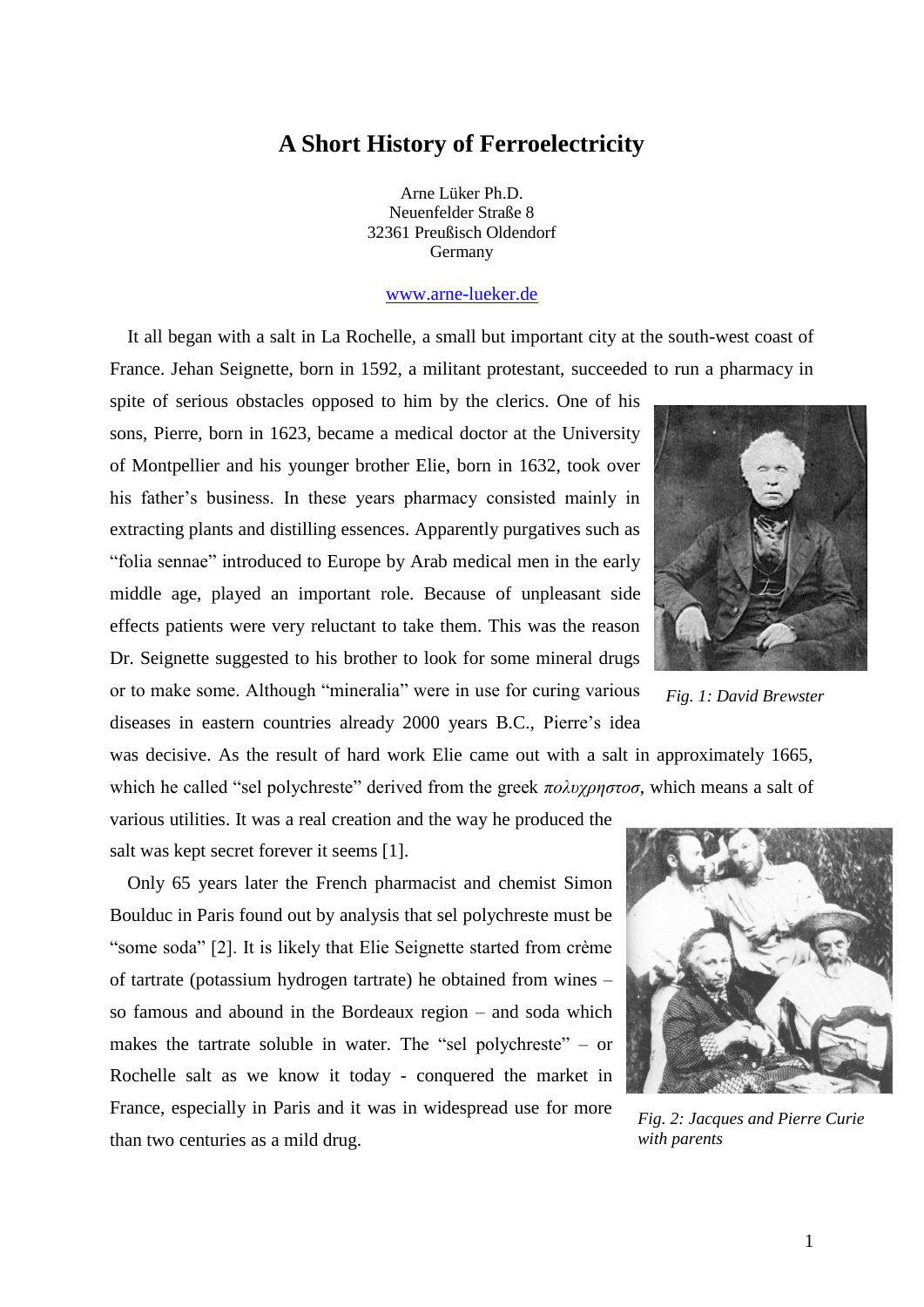In the nineteenth century – nearly 200 years after its discovery - the physical properties of Rochelle salt began to excite interest. In 1824 David Brewster had observed the phenomenon of pyroelectricity in various crystals, among which was Rochelle Salt [3] but perhaps the first



*Fig. 3: Thomas Alva Edison with his phonograph, 1899*

systematic studies were those of the brothers Pierre and Paul-Jacques Curie in 1880 [4]**.** This classic work established unequivocally the existence of the piezoelectric effect and correctly identified Rochelle Salt and a number of other crystals as being piezoelectric. They also noticed that Rochelle salt was by far more active than quartz for instance and all the rest of the crystals they investigated. But the fascinating dielectric features of Rochelle salt escaped them.

Thomas Alva Edison was maybe the first who used its piezoelectrical effect in a commercial application in 1899 – the phonograph. However, his invention was just a curiosity and far too expensive. At this time Rochelle salt was of pure academic significance.

During World War I, however, physicists and electrical engineers showed an increasing interest in its physical properties mainly because of its unusually high piezoelectric moduli.



*Fig. 4 Paul Langevin*

At the beginning of the war 1914-18 A.M. Nicholson in the USA [5] and Paul Langevin in France [6] began to perfect independently an ultrasonic submarine detector. Their transducers were very similar: a mosaic of thin quartz crystals glued between two steel plates (the composite having a resonant frequency of about 50 KHz), mounted in a housing suitable for submersion. Working on past the end of the war, they did achieve their goal of emitting a high frequency "chirp" underwater and measuring depth by timing the return echo. The strategic importance of their achievement was not overlooked by any industrial nation, however, and since that time the development of sonar transducers, circuits, systems, and materials has never ceased.

Petrus Josephus Wilhelmus Debye, or Peter Debye as we know him today, professor of theoretical Physics at the University of Zürich had carefully observed the work on piezoelectricity and in 1912 he came up with an idea. To explain the results he knew he brought forth the hypothesis that a certain class of molecules carry a *permanent*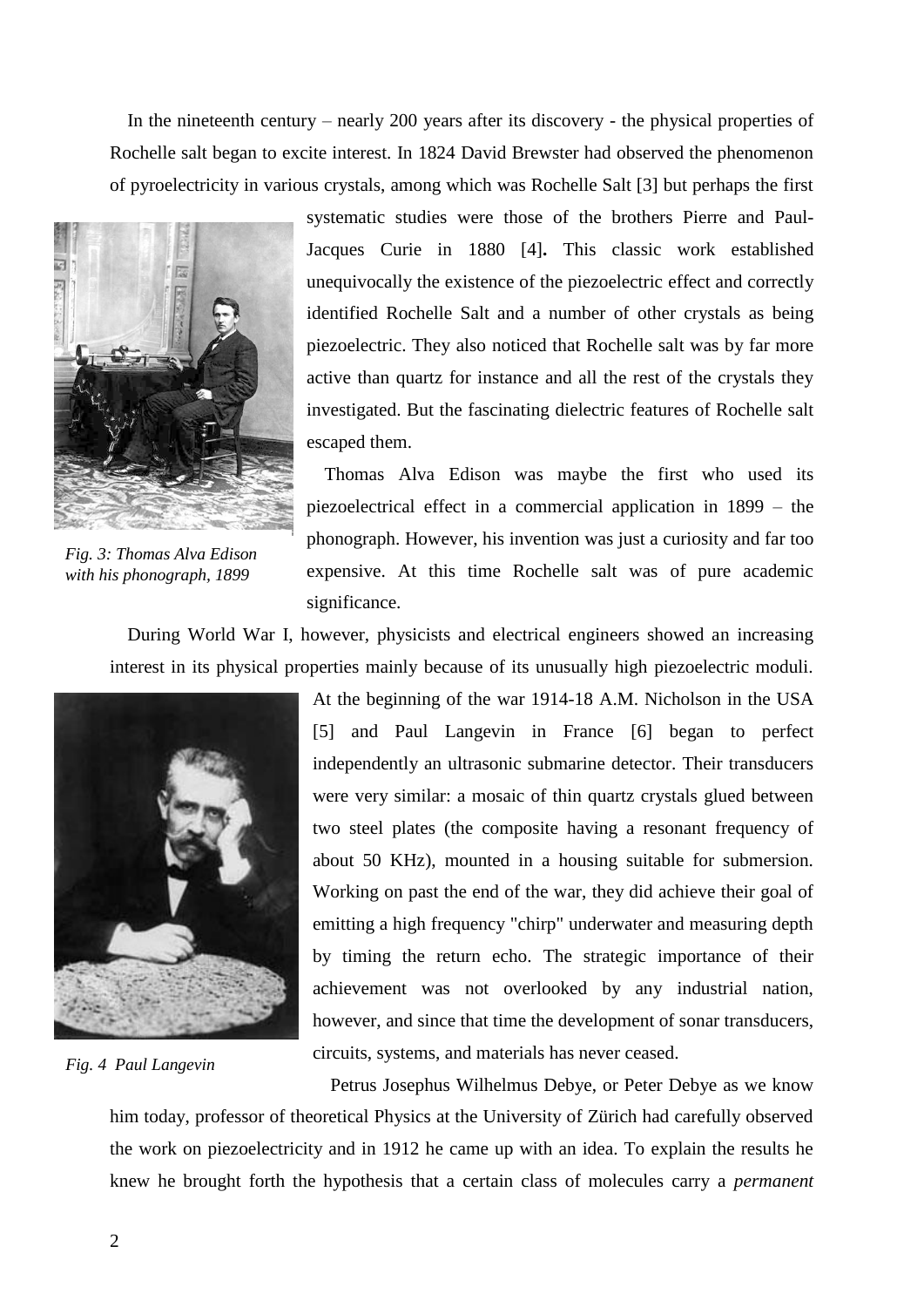*electric dipole moment* in analogy to the magnetic moment of the atoms of paramagnetic substances. Following Langevin's theory of paramagnetism Debye gave the equation *(ε-* $1/(\varepsilon+2)=a+b/T$ , where *a* is proportional to the density of the substance and *b* to the square of the electric dipole moment [7]. This relation was perfectly confirmed later in many cases.

Debye came to a further conclusion. According to his relation for a critical temperature  $T_K = b/(1-a)$  the dielectric constant reaches infinity. Therefore, he proposed  $T_K$  to be the

analogue to the Curie temperature of a ferromagnet. For temperatures lower than  $T_K$  a *permanent dielectric* polarisation ought to be expected even in the absence of an electric field. To his knowledge, he said, no such a phenomenon had been observed so far. The basic feature of *ferroelectricity* was anticipated, however!

Erwin Schrödinger in his "Habilitations-Schrift" submitted at the University of Vienna late in 1912, the year Debye published his "Vorläufige Mitteilung", went a step further. He elaborated on Debye's simple model and tried to extend it to solids. If this could be done successfully, Schrödinger speculated, then all solids should become "ferroelektrisch" at a sufficiently low temperature [8]. So, in fact, the term ferroelectric or ferroelectricity was coined by Schrödinger as early as 1912!

Another major contributor to the early Rochelle Salt period was Joseph Valasek. Born on April 27, 1897 in Cleveland, Ohio, he got his bachelor's degree in physics at Case Institute of Technology where Prof. D. C. Miller started him on a career in physics. His first employment was at the National Bureau of Standards in Washington D.C., where he got familiar with various methods of pyrometry applied in steel industry. In this connection he learned about the phenomenon of ferromagnetism both theoretically and experimentally. In 1919 he came to the University of Minnesota in Minneapolis as a graduate teaching assistant.



*Fig. 5: Peter Debye*



*Fig. 6: Erwin Schrödinger 1933*

Under the supervision of Prof. W. F. G. Swann, a physicist known by his theoretical work in cosmic rays physics but also known to have a wide overview in many other directions, Valasek began a systematic study of the analogy between the magnetic properties of ferromagnetics and the dielectric properties of Rochelle Salt.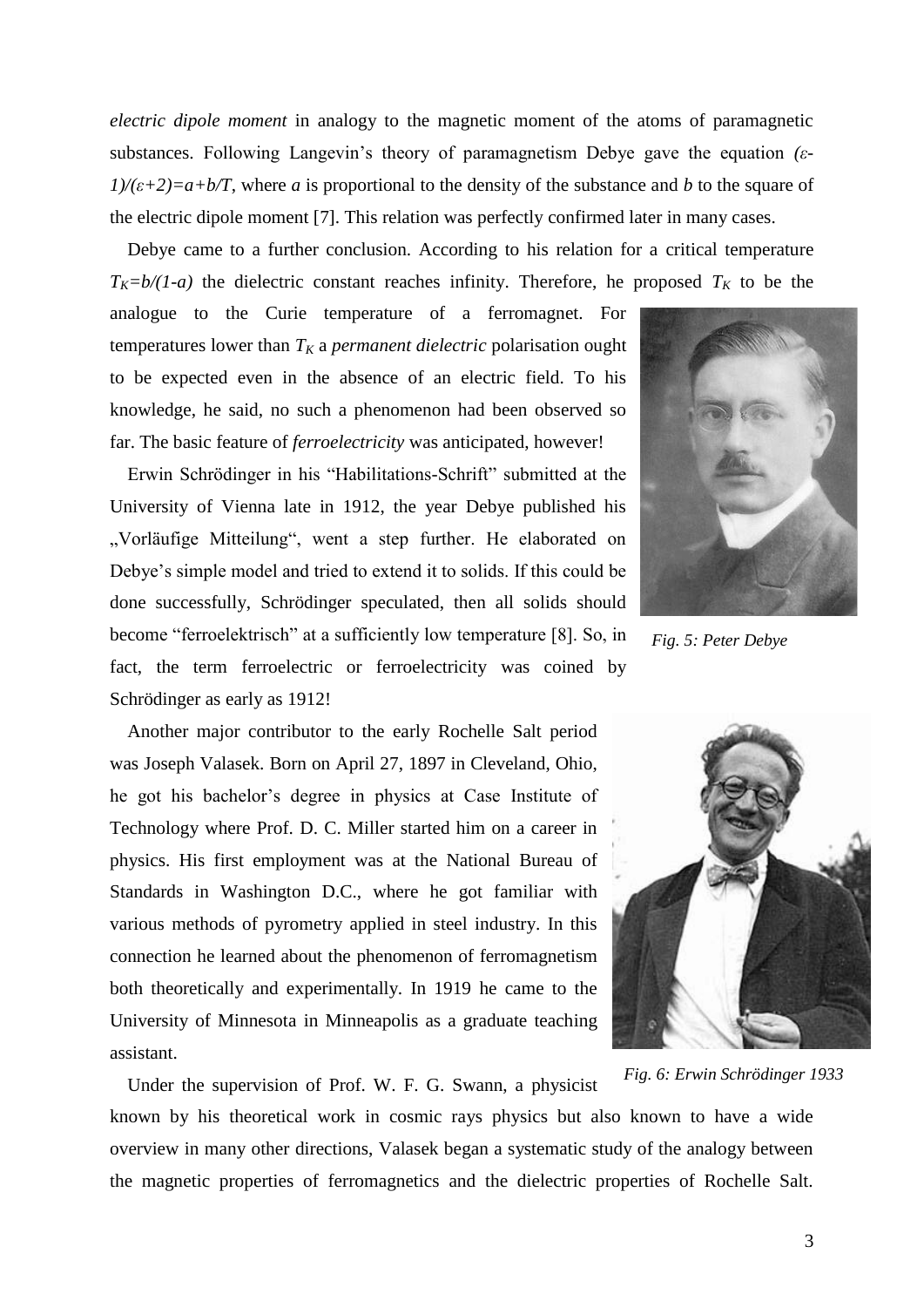

*Fig. 7: Joseph Valasek 1922*

Joseph Valasek presented his first paper on "Piezoelectric and allied Phenomena in Rochelle salt" at the meeting of the American Physical Society in Washington in April 1920. He stated: *"… the dielectric displacement D, electric intensity E, and polarisation P … are analogous to B, H and I in case of magnetism."* The data …"*is due to a hysteresis in P analogous to magnetic hysteresis. This would suggest a parrallelism between the behavior of Rochelle salt as a dielectric and steel, for example, as a ferromagnetic substance. Bearing out this idea, typical hysteresis curves were obtained for Rochelle salt, analogous to the B, H curves of magnetism*." The full version of his presentation was submitted to Physical Review in December 1920 [9]. It marks two milestones. Here Valasek stated for the first time that "*permanent* 



*Fig. 8: The first published hysteresis curve [9]*



*Fig. 9: Piezoelectric activity of Rochelle salt vs. temperature indicates the existence of two phase transitions [10]*

*polarisation is the natural state*" of Rochelle salt and published the first hysteresis curve of a ferroelectric material (Fig. 8). In the same year he became Master of Arts.

Valaseks Ph.D Thesis "Piezo-electric activity of Rochelle salt under various conditions" is dated 1922 [10]. Perhaps the most historymaking graph is that of the temperature dependence of piezoelectric response, indicating the existence of a relatively narrow temperature range of high piezoelectric activity, in fact indicating the existence of two phase transitions (Fig. 9). Indeed Valasek speaks here for the first time about the existence of two Curie points in Rochelle salt.

Valaseks studies were to lead later to the firm establishment of the term *ferroelectricity* to describe this set of phenomena. Yet it is interesting to observe that he never used the word ferroelectricity. Maybe he never heard about Erwin Schrödinger's proposal. Who knows?

Until now Rochelle salt was the only known material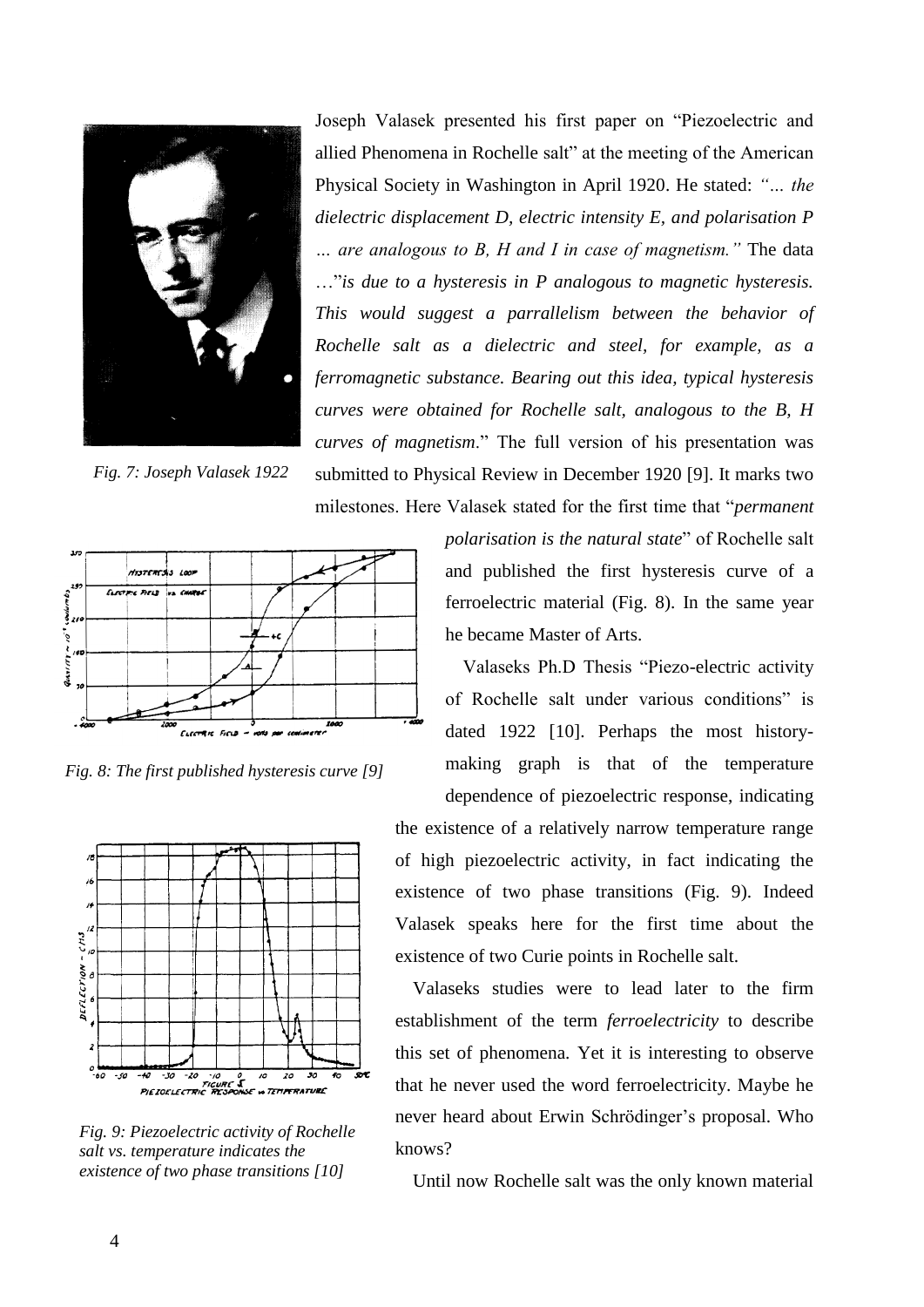with ferroelectric characteristics and scientist all over the world began to ask, if there are more. Among them Paul Scherrer, who is well known in the material science community for his formula to calculate the grain size from the rocking curve of x-ray diffraction measurements (XRD). Together with Peter Debye he worked at the "Physikalisches Institut"

at the "Eidgenössische Technische Hochschule" (ETH) in Zürich on dielectrics. Scherrer believed in the molecules of water of crystallisation to be essential for a material to be ferroelectric. Together with his student Georg Busch he searched the literature which was still scare and came across a paper by Gert Steulmann at the "Institut für allgemeine Elektrotechnik" of the "Technische Hochschule" in Dresden [11]. The average dielectric constants of various potassium salts had been measured by an immersion method, amongst others  $K_3PO_4$ ,  $K_2HPO_4$  and  $KH_2PO_4!$  Quite normal values of 7.75 and 9.05 respectively for the first two salts were observed, but for  $KH_2PO_4$  a value higher than 30 was found. In view of the

orthorhombic symmetry of potassium-dihydrogen phosphate this was



*Fig. 10: Paul Scherrer*

surprising and it supported Busch's vague idea, that mobile hydrogen atoms might be responsible for ferroelectricity, rather than the water molecules – the hypothesis of his supervisor. That indeed O-H-O bonds do exist in  $KH_2PO_4$  was shown by J. West at Bragg's laboratory in Manchester by a quantitative x-ray analysis of its structure  $[12]$ . It was Steulmann also who speculated about the existance of some sort of dipoles in these crystals without elaborating further on his conjecture, however. These ideas proved to be true and early in March 1935  $KH_2PO_4$  was found to be ferroelectric with a critical temperature of about 123 K by Busch and Scherrer [13].

This discovery was a breakthrough in the field of ferroelectricity and  $KH_2PO_4$  has become a model substance up to the present. Furthermore in his thesis, which appeared in 1938 [14], Busch suggested the *hydrogen bonds* between adjacent oxygen atoms to be responsible for ferroelectricity. The same idea was applied by Slater [15] in 1941, who gave the first significant molecular theory of ferroelectricity based on the model of hydrogen bonds.

After having finished his thesis Busch suggested to investigate  $NH<sub>4</sub>H<sub>3</sub>IO<sub>6</sub>$ , a material in which hydrogen bonds were known to exist also. It was shown much later that ammonium iodate is antiferroelectric. Today many substances exhibiting hydrogen-bond-ferroelectricity are known and ferroelectricity is no longer a singularity of Rochelle salt.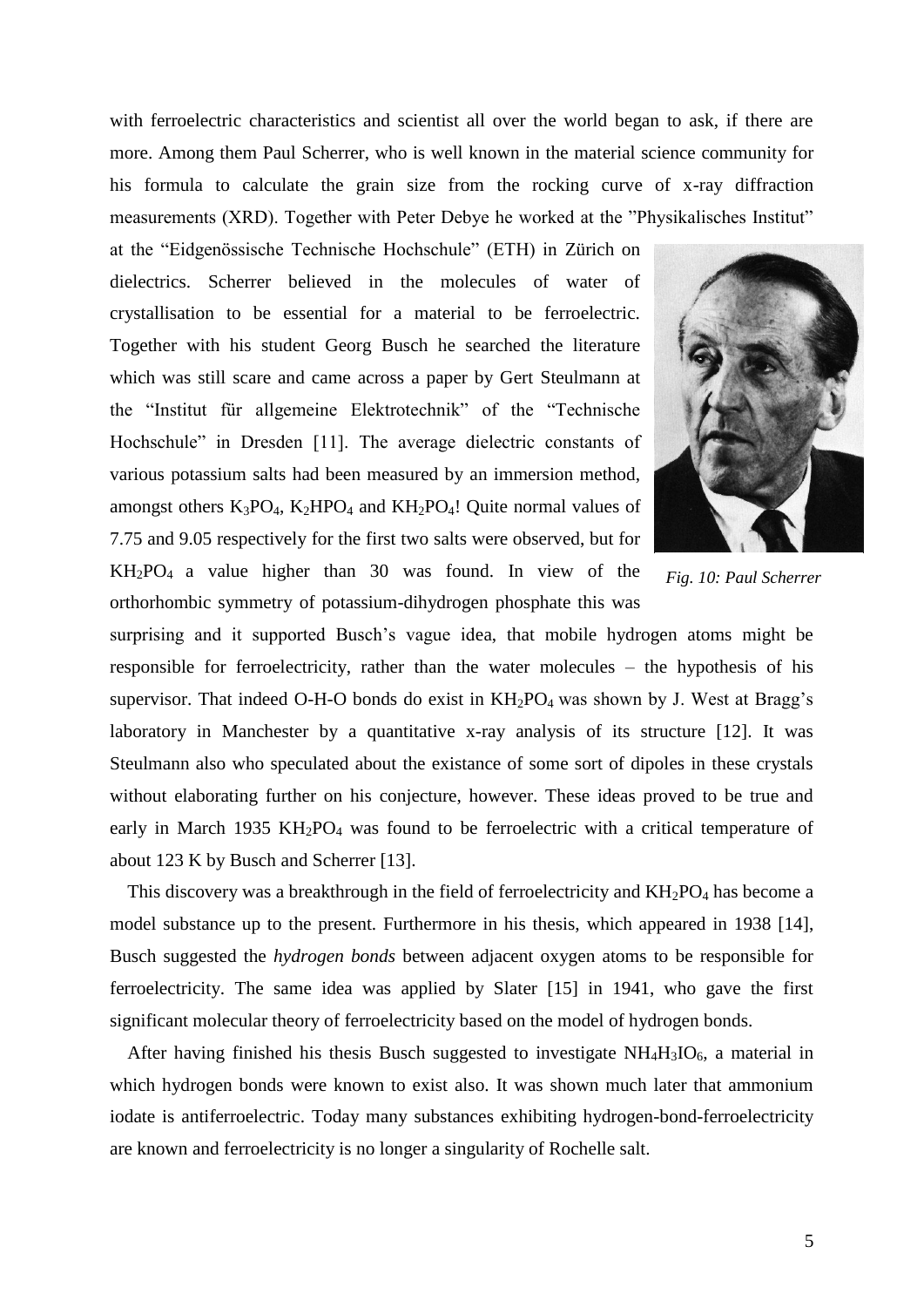September 1<sup>st</sup> 1939: Germany invaded Poland, the beginning of the Second World War. This triggered the interest in ferroelectrics, mainly for sonar systems to detect submarines and other military applications. Barium Titanate,  $BaTiO<sub>3</sub>$ , the first man-made perovskite ferroelectric was discovered in 1942 and 1944 in the United States, Russia and Japan. At least in the USA the research was accelerated because of the war. At that time, mica was used in





most capacitors, but U-boats threatened the supplies of mica to the USA from South America. The initial reports were based on doping studies of  $TiO<sub>2</sub>$  with BaO, which produced ceramic materials with enhanced dielectric permittivities. The mixed oxides were made by Thurnmaurer and Deaderick at the American Lava Corporation as early as 1941, the filing date of U.S. Patent No. 2,429,588 [16]. The high permittivities were found by measurements made at the Erie Resistor Company, with dielectric constants exceeding 1000, ten times greater than any other ceramic known at that time, such as  $TiO<sub>2</sub>$  $(\epsilon = 110)$ .

The race to understand the nature of the dielectric anomaly in BaO-TiO<sup>2</sup> ceramics continued, and in 1945 and 1946, von Hippel (USA), and Wul and Goldman (Russia) demonstrated ferroelectric switching in these ceramics [17, 18]. The discovery of ferroelectricity in BaO- $TiO<sub>2</sub>$  ceramics was extremely important, as it demonstrated for the first time that ferroelectricity could exist in simple oxide materials, and it was not always associated with hydrogen bonding. Ba $TiO<sub>3</sub>$  is a member of the perovskite family named after the naturally occurring mineral perovskite CaTiO<sub>3</sub>. The simplicity of the structure of BaTiO<sub>3</sub> (Fig. 11) seduced several investigations to undertake x-ray diffraction

*Fig. 11:The BaTiO<sup>3</sup> crystal structure above (a) and below (b) the phase transition between cubic and tetragonal*

studies of the structural changes occurring at the phase transitions [19] and it enabled the investigation of the most important theoretical backgrounds of these materials. A.F. Devonshire developed his phenomenological model of ferroelectrics on the basis of the electromechanical, structural and thermal properties of BaTiO<sub>3</sub> in 1951 [20]. This approach built upon the earlier ideas of Landau and Ginzberg and invoked the point group symmetry and nonlinear elasto-dielectric coupled interactions with electrostriction and piezoelectric coefficients. The resulting Landau-Devonshire-Ginzberg Theory (LDGT) of ferroelectrics is still the most powerful tool for the understanding of ferroelectrics.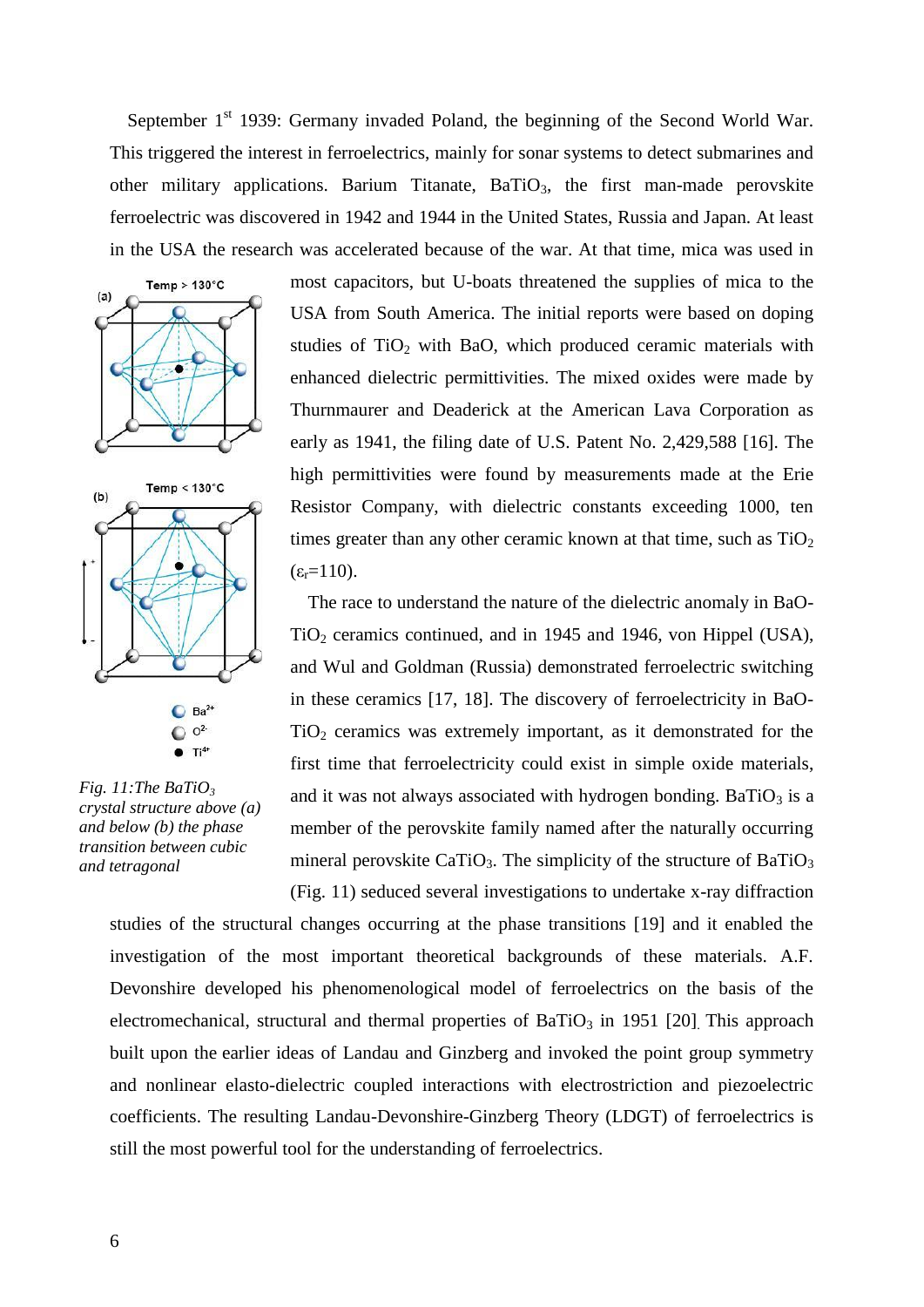At the end of the war, public disclosure led to intense interest not only in academic circles, but in practical markets, in particular high capacitance, small volume capacitors in early television and radio circuits, as well as active elements for phonograph pick-ups, accelerometers, and ultrasonic generators. The British Navy, for instance, used some underwater sonar devices based on the piezoelectric response of  $BaTiO<sub>3</sub>$  ceramics until the end of the last century. Lately, the  $BaTiO<sub>3</sub>$  piezoelectric properties have been revisited in the form of single crystals and textured ceramics because of environmental concerns with the lead-based perovskites based on the perovskite  $PbZrO_3-PbTiO_3$  system (PZT).

The next significant perovskite with ferroelectric properties was Barium-Strontium Titanate, (Ba,Sr)TiO<sub>3</sub> or BST. In this system the A site of  $BaTiO<sub>3</sub>$  is doped with Sr. This alters the Curie temperature of BaTiO<sub>3</sub> (Fig. 12). Below the Curie temperature a ferroelectric material behaves like a "normal" ferroelectric; e.g. it has a hysteresis like Valasek observed in Rochelle Salt. But above the Curie temperature the material becomes *paraelectric*, the hysteresis can not be observed anymore. In terms of tunability (the change of the permittivity with an applied voltage) the paraelectric state offers the opportunity for varactors (variable capacitors) and phase



*Fig. 12:Temperature of phase transition in solid solution of (Ba, Sr)TiO<sup>3</sup> vs. composition [21]*

shifters with a linear change of the permittivity in a certain voltage region.

Despite the fact that BST was (and still is) a matter of investigation for over 60 years now, there are problems with this material. High growth temperatures ( $700 - 1000^{\circ}$ C) and large leakage current densities are some of the major obstacles for these materials to be used in e.g. dynamic random access memories (DRAM) or microwave dielectric applications. The high growth temperature is detrimental for the integration to semiconductor devices and large leakage current densities limit the use of thinner films.

In recent years a new perovskite material, namely Lead Strontium Titanate,  $(Pb, Sr)TiO<sub>3</sub>$  or PST, has attracted the interest of researchers. Although there are health and environmental concerns with lead-based materials, this material has remarkable advantages compared to BST. It is easy to deposit crack-free, has relatively low loss and a high tunability (~80%), and a comparable low growth temperature  $\langle \langle 700^{\circ} \text{C} \rangle$ . Therefore  $\langle \text{Pb,Sr} \rangle \text{TiO}_3$  is an attractive candidate to replace  $(Ba, Sr)TiO<sub>3</sub>$  in future applications.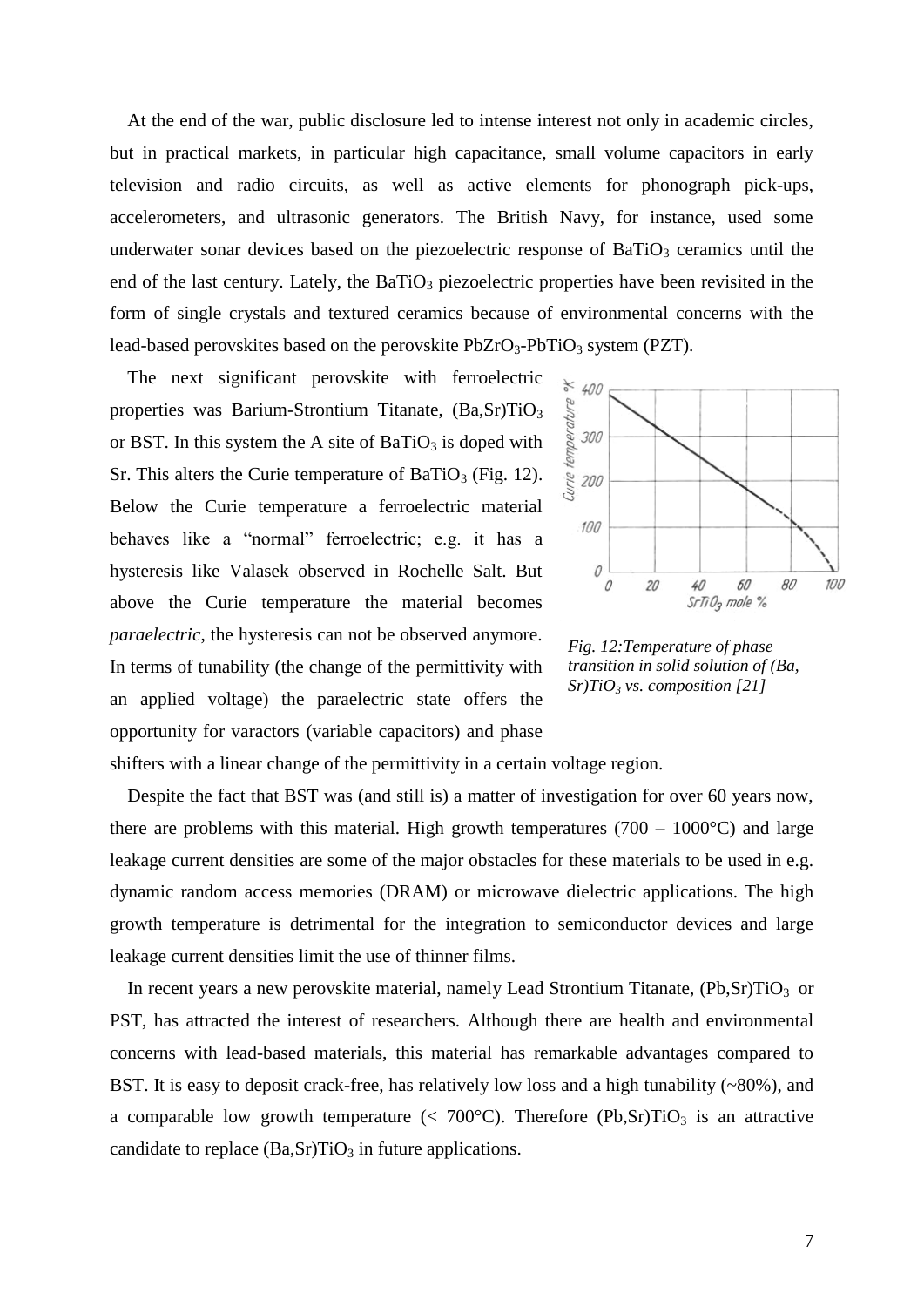Coming back to Seignette Salt and the term *ferroelectric*, Helen D. Megaw from the United Kingdom said in 1957: "… perhaps the real reason for its [i.e. of the name Seignetteelectricity] rejection … is its failure to fit comfortably into the English language. As an adjective, *ferroelectric* is euphonious, while *Seignette-electric* grates on the ear" [22].

## **References**

- 1. Maurice Soenen, La Pharmacie à La Rochelle. Les Seignettes et le sel polychreste. Thèse de doctorat de l'Université de Bordeaux, 1910
- 2. Simon Boulduc, Compt. rendus Acad. Roy. des Sciences 1731
- 3. David Brewster, *Edinbg. J. of Science*, Vol. 1, No. II. 208-218 (1824). Observation on the Pyro-Electricity in Minerals
- 4. Jacques et Pierre Curie, *Compt. rend*. **91**, 294-295, 383-387 (1880). Développement par pression de l'électricité polaire dans des crystaux hémiédriques à faces inclinées.
- 5. A.M. Nicholson, Piezophony. U.S. Patent 1, 495, 429. Filed April 10, 1918. Patentd May 27, 1924. A.M. Nicholson, Generating and Transmitting electric Currents , U.S. Patent 2, 212, 845. Filed April 10, 1918. Patented August 27, 1940
- 6. Paul Langevin, Procédé et appareils d'émission et de réception des ondes élastiques sous-marines à l'aide des propriétés piézoélectriques du quartz. Brevet d'Invention No. 505,703. Demandé le 17 septembre 1918. Délivré le 14 mai 1920
- 7. P. Debye, Physik. Zeitschr. XIII, 97-100 (1912). Einige Resultate einer kinetischen Theorie der Isolatoren (Vorläufige Mitteilung).
- 8. Erwin Schrödinger, Aus sen Sitzungsberichten der Kaiserl. Akademie der Wissenschaften in Wien. Mathem.-Naturw. Klasse; Bd. CXXI, Abt. Iia, November 1912. Studien üder Kinetik der Dielektrika, dam Schmelzpunkt, Pyro-und Piezoelekrizität.
- 9. J. Valasek, Phys. Rev. **15**, 537 (1920); **17**, 475-481 (1920). Piezoelectric and allied phenomena in Rochelle salt.
- 10. J. Valasek, Phys. Rev. **19**, 478-491 (1922); Piezo-electric activity of Rochelle salt under various conditions.
- 11. G. Steulmann, Z. Phys. **77**, 114-116 (1932). Die Dielektrizitätskonstante einer Anzahl von Kaliumsalzen und Alkalihalogeniden.
- 12. J. West, Z. Krist. **74**, 306 (1930). A quantitative X-Ray Analysis of the Structure of Potassium-Dihydrogen-Phasphate  $(KH_2PO_4)$